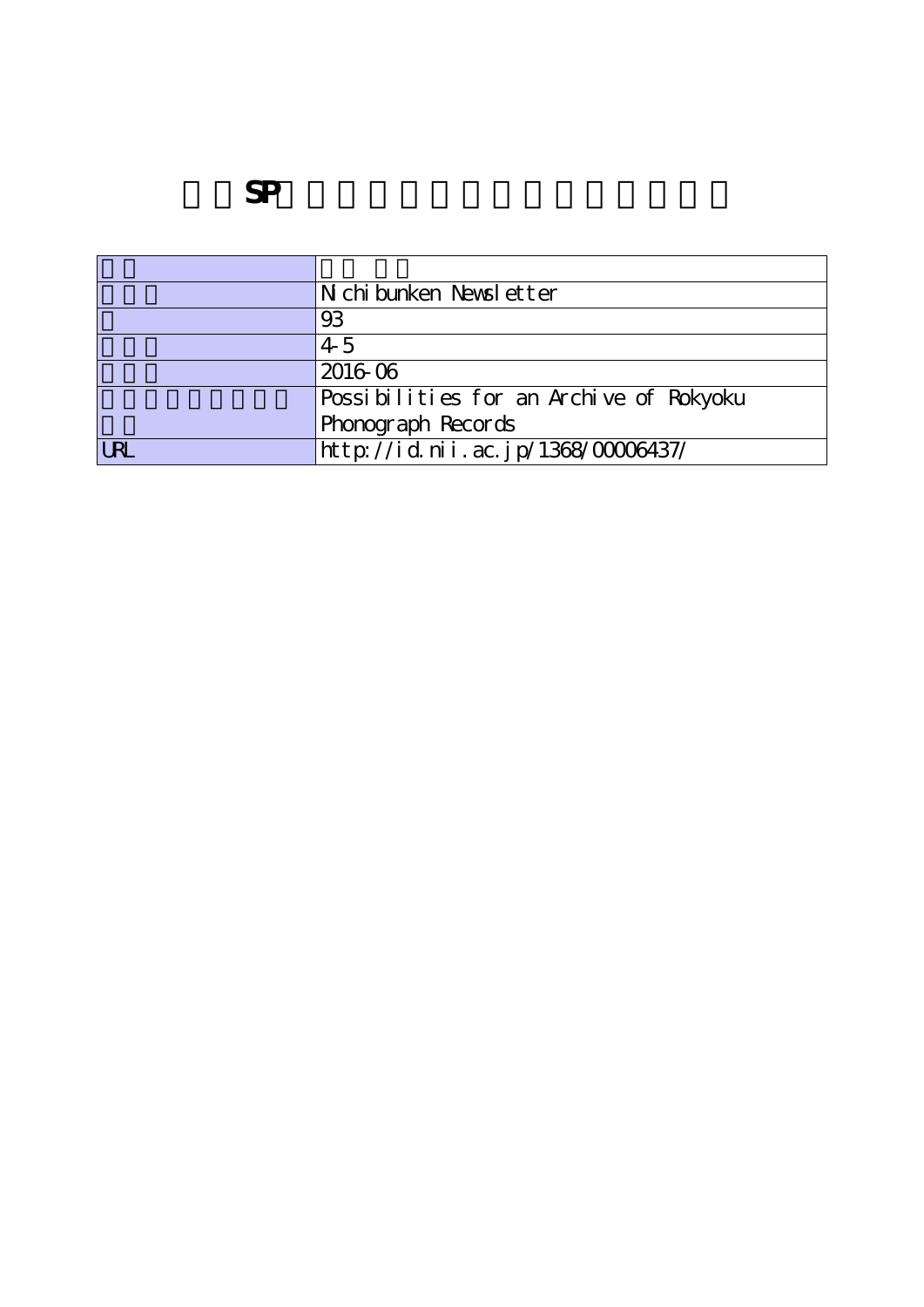*Bashō mezameru* [The Process of How Bashō Became Bashō] (Seisō Shobō, 2008), *Koi no kakushikata*: *Kenkō to Tsurezuregusa* [Ways of Concealing Love: Kenkō and His "Essays on Idleness"] (Seisō Shobō, 2008), and *Kami no ki: Ikeru, tazuneru* [Trees of the Gods: Arranging, Visiting] (co-author, Shinchōsha, 2010).

 Mitsuta gave an hour-long lecture, titled "The Gods Return to Izumo: 'Yamatai' and '*Minasoko no uta*.'" In the lunar calendar the tenth month is called Kannazuki ("the month of the absence of the gods"; the month when all the gods go to one place, Izumo). In Izumo the month is known as Kamiarizuki ("the month of the presence of the gods"). Within the grounds of the Izumo Taisha shrine there has since antiquity been a guest house (kyakuden) for the gods gathered from all parts of the country. There are, however, no records that might corroborate such a legend. There are no signs that might suggest that the Yamato court or its successors intervened to prevent the circulation of the story or that it tried to put a stop to the activities at the Izumo shrine. Why? Mitsuta outlined the findings from his study of various old documents that explain why. He also explained what "Yamatai" was and where it was located. His discussion extended to Umehara Takeshi's investigation into why the most important Man'yōshū poet Kakinomoto no Hitomaro was sent to exile, where he ultimately died. The audience that filled the auditorium listened with fascination to the wide range of topics about which he spoke. His is a retirement much to be regretted. Our curiosity about the findings of Mitsuta's research on various topics, to which he only hinted at the lecture, was greatly aroused. The details, he said, would be contained in a forthcoming book. We must wait patiently for its publication.

(Report by KUSUNOKI Ayako)

## **Possibilities for an Archive of Rōkyoku Phonograph Records**

FURUKAWA Ayako (Specially Appointed Assistant Professor)

In the spring of 2015, I learned that the more-than-10,000 record collection of *rōkyoku* (traditional narrative singing; also called *naniwa-bushi*) of the well-known collector Morikawa Tsukasa, had been donated to Nichibunken. For some time after that, whenever I met collectors of performing arts-related materials, librarians of broadcasting, and other archivist colleagues, we often remarked that the donation was very hopeful news for archives of the の隠し方――兼好と「徒然草」』(青草書房、2008 年)、『神の木――いける・たずねる』(共著、新潮社、 2010年)などの著作を発表しておられます。

 講演会は「神々は出雲に帰る――「邪馬台国」と 『水底の歌』に及ぶ」と題しておよそ 1 時間にわたっ て行われました。旧暦 10 月は「神無月」と呼ばれ、 出雲一国内では「神在月」と称し、出雲大社内に諸 国から集まる神々のために客殿まで用意されている が、この伝承には根拠となる記録は一切ない。大和 王権とその継承者が、この「巷の俗説」を停止させ るよう介入した気配も、また出雲大社側のふるまい を制止した記録もない。それはなぜなのか…。講演 では、諸史料の分析から考察した結果が明らかにさ れました。さらに、いわゆる「邪馬台国」とは何だっ たのか、それは何処にあったのか。また議論は、歌 聖柿本人麻呂がなぜ「水に溺れる死」を賜ったのか という梅原猛著『水底の歌』の問いにまで展開され、 その拡がりは満場の聴衆を魅了しました。ご退任が 惜しまれます。講演では示唆に留められたさまざま な深遠な分析の答えが気になりますが、詳細は著書 にまとめられるとのことでした。出来を鶴首したい と思います。

(原文:日本語、文責:楠綾子)

## **浪曲 SP レコード・アーカイブスの 可能性** 古川綾子(特任助教)

 浪曲レコードの著名なコレクター・森川司さんの 1万枚を超えるコレクションが日文研に寄贈された と知ったのは昨春のこと。それからしばらくの間、 演芸資料の収集家や、放送局のライブラリー担当者 などアーカイブス関係者にお会いすると、日文研が 森川コレクションの受け入れ先になったことは演芸 資料アーカイブスを考える上でも明るいニュースだ とよく話題になった。